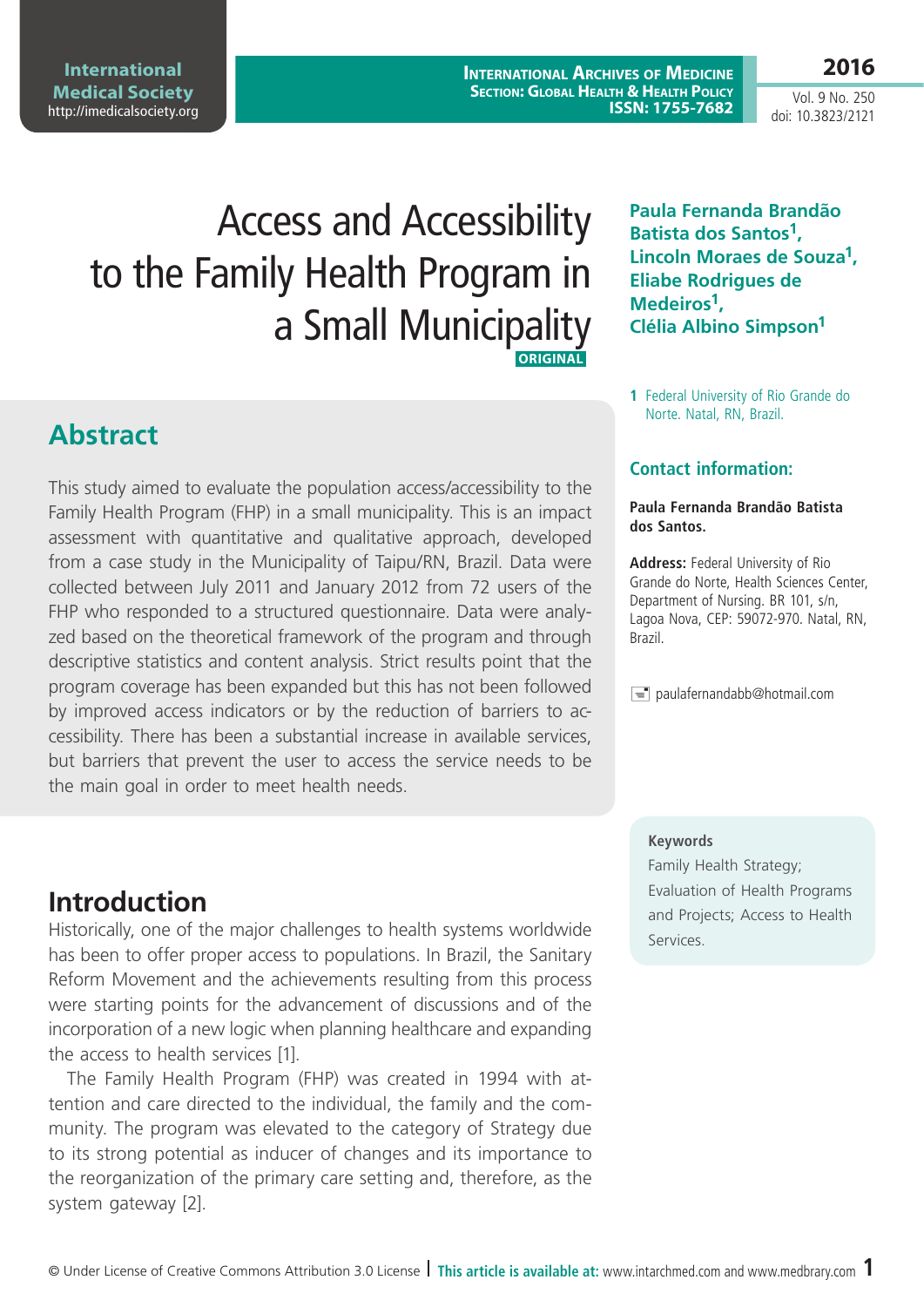**International Archives of Medicine Section: Global Health & Health Policy ISSN: 1755-7682**

Despite the intense progress made possible by the FHP, its expansion in large municipalitites still happens in a limited way, contrary to what was thought in the beginning. Smaller municipalities, in turn, are covered in nearly 100% of the extent of their populations, while municipalities that have more than 100,000 inhabitants, have between 30% and 50% of their populations covered [3].

Since its implementation, much has been discussed about the access, the expansion of coverage of health services and about ensuring the universality of this attention. For this, the Ministry of Health has affirmed social commitment in this process, whose mission is to reorganize the Basic Health Units (BHU) so that they may guarantee the access, become resolutive and establish commitment and accountability links between health professionals and the population in a practice of comprehensive and participatory health [3].

The terms "access" and "accessibility" are used interchangeably and, often, ambiguously. In this paper, the term "access" refers to the entry into health systems [4], the appropriate use of personal health services to achieve the best possible results [5]. Thus, because access is closer to the personal aspect of using the service, it is not enough to show effective results in health care expansion policies.

Accessibility here relates to a feature of the health system, the condition guarantee of universal access to all. Thus, it must be seen as additional to the presence or to the availability of a resource and must enclose the characteristics that facilitate or hinder the use by users [4]. It is related to the possibility of people come to the services, which directly reflects an aspect of the structure of a system or health unit that essential to characterize the services as gateway. Accessibility is used as a central category to assess the universalization, with regard to the expansion of care to the entire population, and the establishment of a gateway to the health system caused by the program [6].

From these considerations, it is worth noting the peculiarity of dealing with this issue in the FHP in small municipalities of the Northeast, since they are mainly made up of rural areas with socioeconomic characteristics that most likely hinder people's access to health services [7]. This is different from what happens in urban areas, which often have various health services such as primary care teams, specialized services and greater access to other levels of the system.

One way to approach this issue is through evaluative studies, such as impact assessments. These work the results of an intervention according to its levels of achievements such as: strict results, effects and impacts [8]. Strict results of the program refer to the direct product of services offered by the FHP to the targeted population. The effects, in turn, refer to the results that are derived from the products (strict results) and that have a causal relationship with the FHP. These are changes that affect the population and the health care team, but are limited to the scope of the Program and its beneficiaries, and may be short-lived. The impacts are the groups of effects that go beyond the limits of the program and ofthe beneficiary community [9], causing permanent or significant changes in the lives of people [10].

Considering these characteristics, the following question was raised: To what extent the access/accessibility of populations of small municipalities to the FHP in Rio Grande do Norte has been effected? To answer this question, evaluating the access/accessibility of the population of a small municipalitiy in RN, Brazil, to the FHP was established as objective of this study.

# **Method**

This is a study of impact assessment with quantitative and qualitative approaches and developed based on a case study, through a non-experimental design. This article is a part a doctoral thesis called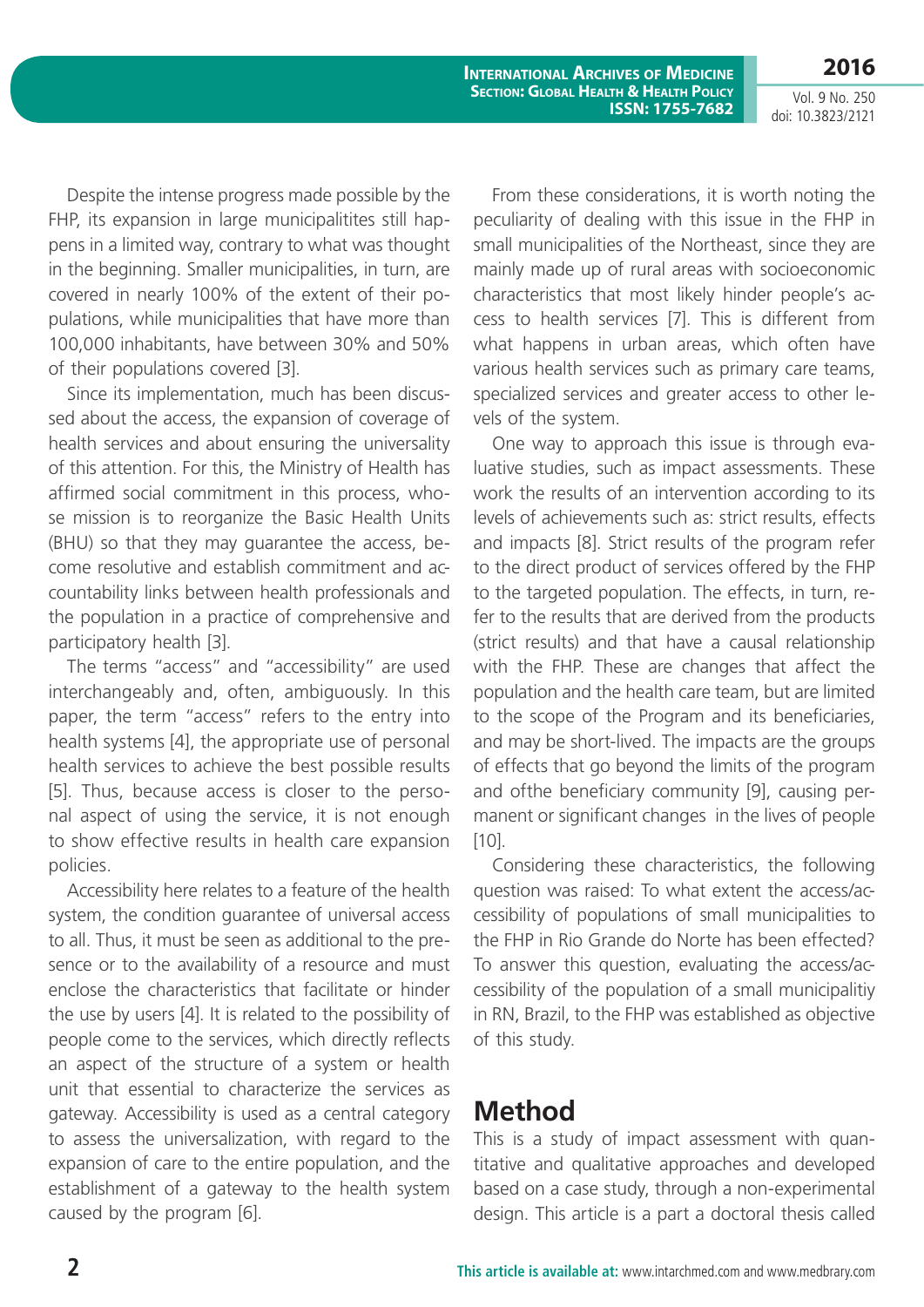**2016** Vol. 9 No. 250

doi: 10.3823/2121

"the Family Health Program Evaluation in Rio Grande do Norte" [11], as arguments and later additions are also part of this thesis.

The choice of the municipality was based on the following selection criteria: degree of coverage and year of implementation of the FHP. Taipu was chosen because it is a small municipality (has a total population of less than 20,000 inhabitants) and one of the first municipalities to implement the program in the state, with a coverage of 100% of the population at the time of this survey.

It is located in the State of Rio Grande do Norte, 52 km from the capital. It has a land area of 352.82 km2, 11,836 inhabitants, 7,752 residents in rural areas and 4,084 in urban areas, Human Development Index of 0.583 and 16 health care facilities distributed in 15 public and one private [12].

The FHP in the municipality has five family health teams, three in rural areas and two in urban areas. The teams that cover the urban area share the same health unit, along with the head office of the County Health Department and specialized services such as Physiotherapy, Speech therapy and Medium Complexity tests (endoscopy, ECG, etc.).

Teams of rural areas have no fixed central office; their activities are carried out in schools and health posts located in different areas. These teams cover six to seven rural areas, 4 to 10 km far from each other. The number of families assisted per team is 576.6 in average, with lowest and highest number of families assisted per team corresponding to 470 and 757, respectively.

The criteria for delimitation of the sample was the theoretical sampling, which is a gradual strategy of building from the process of collecting and interpreting data. The delimitation of total number of interviews was based on a pilot study and on a number approaching the theoretical saturation of data [13].

Subjects were randomly selected from records available in BHUs. A total of 100 medical records were drawn up, delimiting 20 questionnaires per team. Thus, family members who were present in their homes during home visits were the participants of the study.

Inclusion criteria were: person who is beneficiary of the program, a member of the randomly chosen family, 18 years old and who voluntarily accepted to participate in the study.

Data collection took place between July 2011 and January 2012 through a structured questionnaire that contained open and closed questions. Interviews were recorded, allowing access to important information when they were performed.

Speeches as identified by the term "questionnaire", represented by the letter Q, followed by the number of the municipality, whereTaipu was represented by the number 06, and followed the number corresponding to each of the respondents.

Analysis and interpretation of data were based on the theoretical framework of the program and corresponding literature. Quantitative data were organized in tables and analyzed in the light of the descriptive statistics. For the analysis of qualitative data, the steps of content analysis were used aiming to summarize the information obtained through key categories. The steps used were: strict reading of the speeches, grouping in categories based on the keywords of each speech, and analysis and interpretation of the main highlighted categories [14].

In order to evaluate the principle of universality, in the subdimension access/accessibility, the analysis in the levels of strict results and effects will be placed according to the matrix of indicators shown in **Table 1**. As for the criteria used to measure these results, effectiveness and effectivity were taken into account [15].

Because this was a research involving human beings, this study complied with the requirements of Resolution 466/2012 of the National Health Council [16], and the subjects of the research were requested to sign the Informed Consent. The study was submitted to the Ethics Committee of the Fede-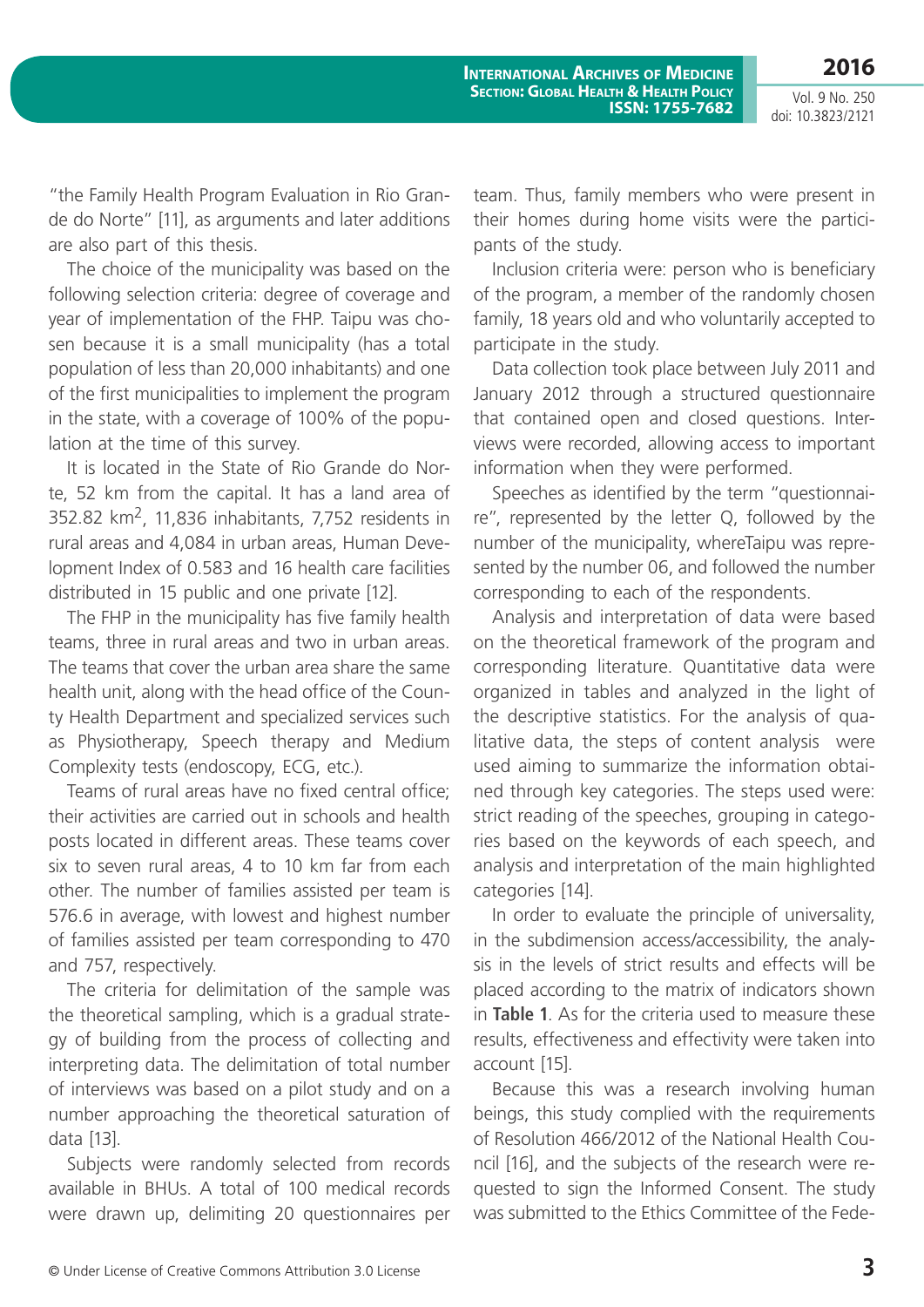**2016**

Vol. 9 No. 250 doi: 10.3823/2121

| Level of<br><b>Measurement</b>        | Level of<br>realization | <b>Indicator</b><br>/Criteria                                                                                                                 | <b>Unit of analysis</b> | <b>Means of</b><br><b>Verification</b> |  |  |
|---------------------------------------|-------------------------|-----------------------------------------------------------------------------------------------------------------------------------------------|-------------------------|----------------------------------------|--|--|
| Efficacy                              | Strict results          | Coverage degree of the FHP                                                                                                                    | Municipality            | <b>SIAB</b>                            |  |  |
| Efficacy                              | Strict results          | Annual average of medical and nursing<br>consultations per inhabitant                                                                         | Municipality and BHU    | SIAB and IBGE                          |  |  |
| Efficacy                              | Strict results          | Annual average of home visits by Community<br>Health Agents (CHA)                                                                             | Municipality and BHU    | <b>SIAB</b>                            |  |  |
| Effectiveness                         | <b>Fffects</b>          | User perception regarding: access barriers to basic<br>consultations and examinations (geographic,<br>organizational, cultural and financial) | Municipality and BHU    | Questionnaire                          |  |  |
| <b>Source:</b> Self elaboration, 2016 |                         |                                                                                                                                               |                         |                                        |  |  |

**Table 1.** Matrix of indicators/criteria for evaluation of the FHP.

ral University of Rio Grande do Norte and approved under Opinion nº 371/2011 and number of CAAE 0189.0.051.000-11.

## **Results and Discussion**

The study included 72 users of the FHP, which were mostly females (94.44%), with a prevalence of ages between 36 and 45 years (22%) followed by ages between 26 and 35 years (21%). About half of these people have education level corresponding to incomplete primary education (56%), married (56%) followed by single (25%) and people living in common-law marriage (11%) and most of them (62%) receive help from the federal government and has income between one (44%) and two minimum wages (21%) and live in their own house (89%).

In these households, there are subjects younger than 14 years old (54%) adults between 15 and 59 years old (94%) and elderly over 60 years old (31%) and as regards the residence time, many have lived in that neighborhood (89%) for over 10 years and use the FHP since its implementation. Thus, they attend the FHP in monthly basis (45%), but there are people who rarely go the the program (38%).

Families that are included in priority groups assisted by the program particpated in the present study, namely, people with hypertension (40.27%), children under 2 years (12.5%) and pregnant women

(4.16%). This fact reinforces that the main services demanded by users are consultations (97.22%), search for medicines (73.61%) and vaccination (36.11%), with the exception of a few (12.5%) who said to attend the FHP to share in educational works.

Thus, the profile of the participants points to a population of young adults, with their own house, but with little schooling and low income in general, beneficiaries of welfare policies and income from the federal government.

These factors, associated with the characteristics of the use of the service, will demonstrate the importance of the FHP for this population. This is because this may represent not only the service that is mostly sought by these individuals, but also the only one. This is the case of the population living in rural areas. When compared to urban areas, these have increased demand for primary care services, in this case, the FHP. This reality is evidenced by the difficulty in accessing other services, particularly due to socioeconomic and geographical barriers, such as the absence of public transportation to take these people from these areas to the city center and also the large distances to be covered. Furthermore, there are financial barriers, such as the lack of money or resources to do these trips.

The strict results of the program are related to inputs, the initial products and intermediate objectives of the program and do not show changes in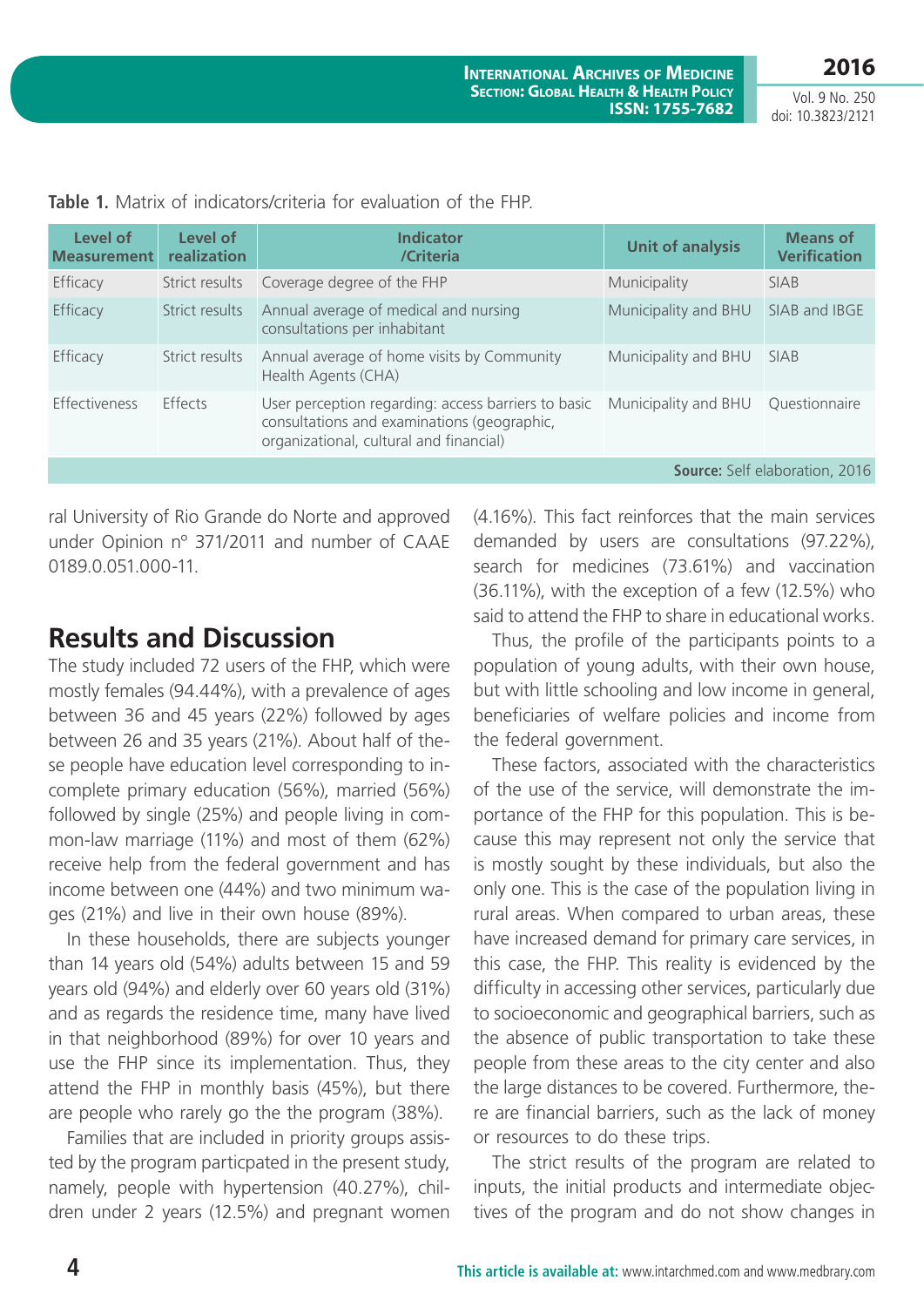**2016**

the target audience or the social situation of the beneficiaries. They are generally limited to records and descriptions in terms of measuring the actions taken [9]. In the FHP, the degree of coverage in the municipalities, the annual average of medical consultations per inhabitant in basic specialties and the monthly average of home visits per family by CHA were selected as strict results.

These indicators may provide an overview of the evolution of significant actions to the FHP such as increasing the offer of services such as medical consultations, representing the increasing access to primary care, increased monitoring of families relating to home visits carried out by CHA. However, considering the values of these indicators does not inform, by itself, the quality, meanings and other elements of the services offered.

Regarding access to the FHP, it was observed that the municipality of Taipu began to implement the FHP in 1998 with a team that would cover 3,450 people, equivalent to 33.57% of the local population. In 2004, the level of coverage 100% of the population with four teams was achieved, increasing to five teams to cover the entire population in the following year, as outlined in **Table 2**.

**Table 2.** Historical series of implementation of FHP, Taipu/RN, Brazil, 1998-2010.

| <b>Period</b>                                  | <b>Teams</b><br><b>Deployed</b> | <b>Population</b><br><b>Covered</b> | <b>Proportion of</b><br><b>Population</b><br>Coverage (%) |  |  |  |
|------------------------------------------------|---------------------------------|-------------------------------------|-----------------------------------------------------------|--|--|--|
| 1998-2000                                      |                                 | 3,450                               | 33.57                                                     |  |  |  |
| 2001-2003                                      | 3                               | 10,350                              | 88.84                                                     |  |  |  |
| 2004                                           | 4                               | 12,568                              | 100.00                                                    |  |  |  |
| 2005-2010                                      | 5                               | 12,568                              | 100.00                                                    |  |  |  |
| Source: Primary Care Information System, 2012. |                                 |                                     |                                                           |  |  |  |

As for the results achieved by the teams, service indicators are important to see if they can guarantee the minimum recommended by the Ministry of Health. In this sense, two of them were selected, namely: annual average of medical consultations per inhabitant, and monthly average of home visits per family per community health agent. These were chosen because they are frequently used by the Ministry of Health and because they have goals well established.

By analyzing this data, it was found that the municipality initially had favorable data but has had declining results in recent years, not reaching the minimum required, even with FHP coverage of 100% of the municipality, as outlined in **Table 3**.

According to the Pact of Indicators of Primary Care realized in 2006, the goal was to launch one consultation per inhabitant per year and one monthly home visit by CHA per inhabitant [17]. It was observed that, in Taipu, there was a considerable decrease of these values, changing from satisfactory or almost satisfactory in 2001 to very unsatisfactory in 2006. This information was not present in a few years (2004, 2005 and 2006, in the case of home visits).

These values were decreasing, not following the expansion of the program in the same period. Thus, there was a decrease in health care provision in basic specialties at the same time that the network of health posts with FHP was being expanded to a coverage of 100% of the population at the end of 2006.

Increase of the number of families assisted per team was not observed either. Thus, by the end of 2006, the municipality did not reach the minimum coverage recommended by the Ministry of

| Table 3. Historical series of general indicators of Primary Care. Taipu/RN, Brazil, 2001-2006. |  |
|------------------------------------------------------------------------------------------------|--|
|------------------------------------------------------------------------------------------------|--|

| <b>Indicators</b>                                                                          |  |  |                  | 2001 2002 2003 2004 2005 2006 |                          |        |  |
|--------------------------------------------------------------------------------------------|--|--|------------------|-------------------------------|--------------------------|--------|--|
| Annual average of medical consultations per inhabitant in basic specialties 1.18 1.71 0.78 |  |  |                  |                               | $\overline{\phantom{a}}$ | (1.1() |  |
| Monthly average of home visits by CHA to families                                          |  |  | $0.98$ 0.78 0.42 | $\sim$                        | the contract of the con- |        |  |
| <b>Source: Primary Care Information System, 2012.</b>                                      |  |  |                  |                               |                          |        |  |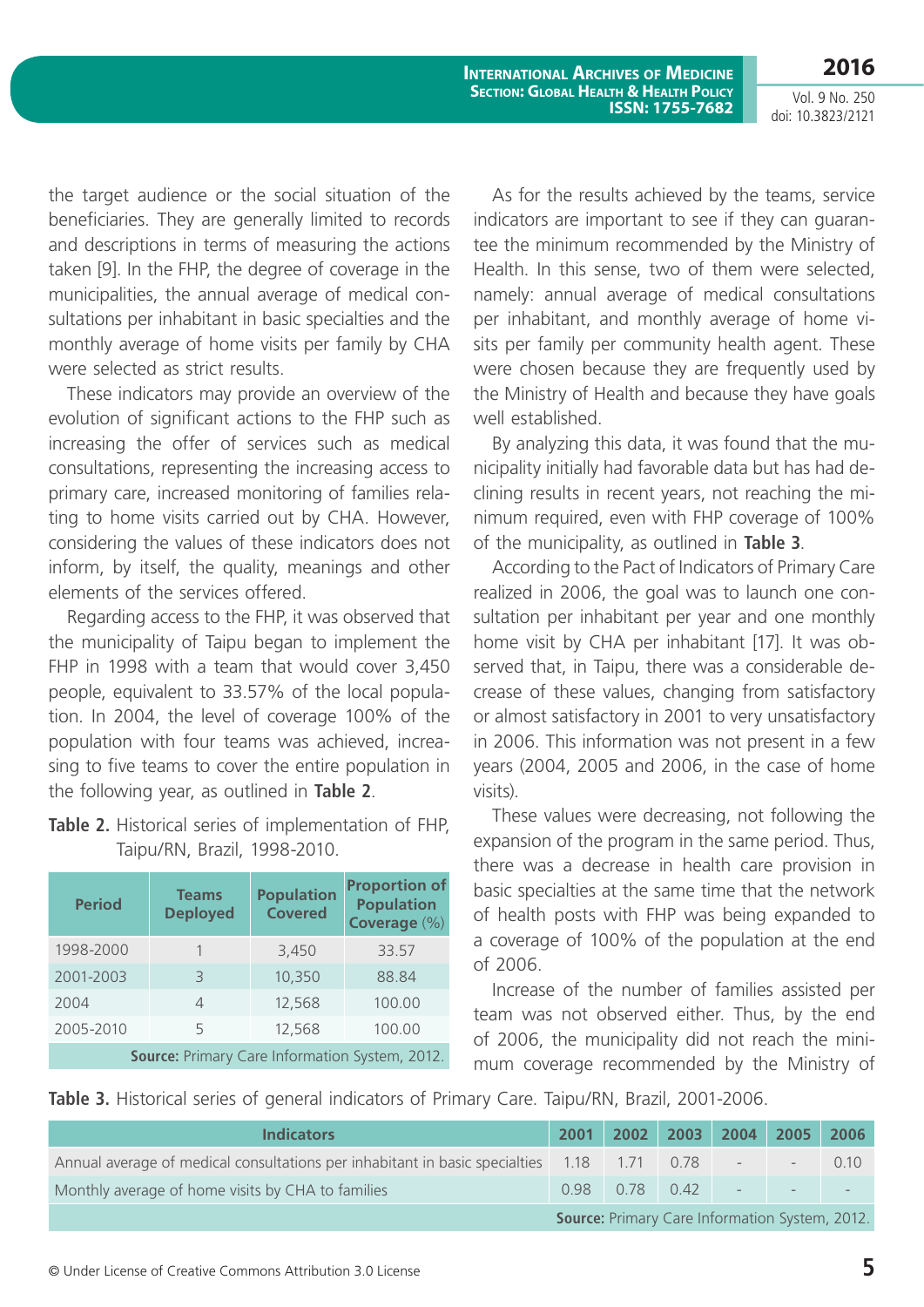**International Archives of Medicine Section: Global Health & Health Policy ISSN: 1755-7682**

Vol. 9 No. 250 doi: 10.3823/2121

**2016**

Health with regard to medical consultations in basic specialties, even with a number of families within the standards established by the Ministry of Health, which is between 600 and 1000 families by assisted by each team and with 100% of coverage.

This lack of coherence between indicators and coverage is possibly related to the expansion of the program in rural areas, given that the first teams were concentrated in the urban area, where the population has easier access to health services. On the other hand, this can also be linked to flexibility in the time of medical professionals to give assistance in these locations. To address the difficulty of attracting these professionals to stay in the program, various adjustments in working conditions have been introduced, and one of them is the non-compliance with the workload of 40 hours per week.

Explanations may be many, but it is possible to infer: a substantial increase in teams came with the expansion of the program, leading to 100% coverage of the municipality. However, this expansion did not represent a significant increase in the offer of health care or home visits by CHA in the proportion envisaged by the FHP.

This may be relevant when other situations involving accessibility conditions are analyzed. Despite the availability of the service, this often does not match the minimum expected and necessary to the population.

However, one must consider that the increase in the number of teams and full coverage of the FHP alone do not represent the only elements capable of ensuring access. Concomitantly, conditions of accessibility need to be considered, since this is what will determine whether the service being offered can meet the needs of the population and ensure the use, and in that sense, the effects of the program.

With regard to these, one can consider them the result of the use of products of the program, which are directly related to the effectiveness of results brought to the beneficiary population. [9] Therefore, accessibility is evaluated based on the reference to the FHP as the system gateway, in addition to accessibility barriers that reflect the difficulties that users face to access the services of the program.

It was observed that, in the municipality of Taipu, in a acse of urgency and/or emergency, the first service referred to care is the hospital (95%) and in the case of a new problem that iis not an urgency and/ or emergency, most people seek the BHU (93%). This fact leads to high search for health posts as the first place of assistance, that is, as a gateway to the municipal health system.

Given this reality, the FHP can be understood as the gateway to the health service in the municipality of Taipu. However, we must also consider that this municipality has a limited supply of services, mainly because of its population living mostly in rural areas, and because the FHP is the only the existing health service.

This phenomenon brought by the program in the municipality, for being implemented mainly in areas previously devoid of other public health facilities, has guaranteed an increase in the demand and has caused it to become the gateway to the system, which is an *expected and positive effect.*

The parameters for evaluation of the barriers to accessibility were: waiting time for receiving the assistance (result of the time interval between arrival and the moment of realization of the consultation), difficulty for scheduling consultations and scheduling exams. These indicators were selected because they were the more expressive when users reveal the reasons that led them to seek health services. Consultations are the main services sought in health facilities and may represent barriers encountered in their use.

Difficulties in scheduling consultations in the FHP were pointed by 63% of participants. The groups considered as priority (hypertension, diabetes, pregnant women, children under 1 year of age, among others) have no difficulty in scheduling consultations for the specific day for the care of these groups.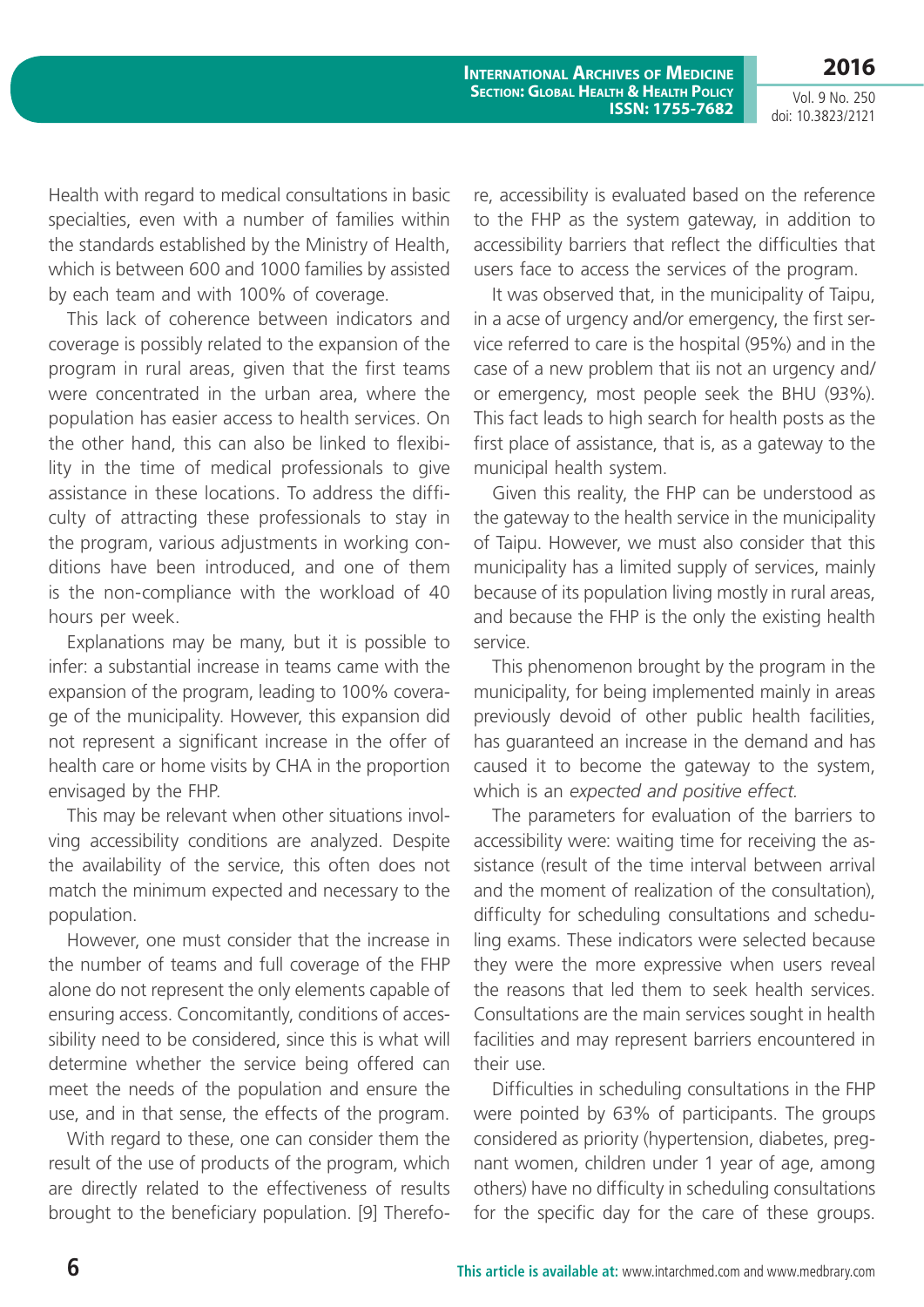**2016**

However, when there is need for a consultation on another day, the difficulty is the same of the faced by the population that is not defined in these groups.

With regard to the scheduling laboratory tests, only 21% of respondents had faced difficulties in this process. In general, they were users living in the rural area, and this difficulty is due to the need to travel to the urban area to perform the procedure, receive the result, among other activities, generating costs often unexpected and inconsistent with the financial conditions of these families.

For families, the main problem to access the program through consultation is the distribution of tickets in the organization of this activity and short time of medical care in the FHP for a considerable demand of people. Each team has a fixed and previously defined number of medical queries per day, which are from 12 to 30 queries per shift organized through distribution of tickets.

Unlike the urban area, the rural area has a feature that has generated an even greater difficulty relating to consultations and medical care. The team assistance to the community is mostly carried out only weekly or fortnightly. Thus, the difficulties are magnified because the provision of the service is limited to these communities. Here is an example of the speech of users:

*Because you have to wake up very early, and the dentist is even worse, because there are few tickets. I prefer to save money and pay for a private consultation, because you have to sleep in line to get a ticket. And sometimes you leave home at 4 hours in the morning and you still don't get it. When you arrive, everything is already full. I very often go there (to the hospital), then, when they send me go down, I go and take the medicine on my own. I know I'm causing myself trouble, but it's really hard to get a ticket.*

Q.06.68.

*The difficulty is because the time he spends here is very short, he comes every 8 days, and only receives 12 people. I guess this is wrong, if he only comes from 8 to 8 days, he should stay at least all day long.*

Q.06.04.

Considering these facts, problems and difficulties appear, so that when people need care, they have to wait for the doctor of the FHP to return the community. If they seek the hospital, they will face difficulty in receiving assistance; the guidance given in this service is that, because it is not a case of urgency/emergency, the user should seek the FHP in his home community to receive care. Thus, the population ends up without the service of the FHP, due to the restriction imposed by the days of care, and without access to the hospital because this understands that this is a demand for the FHP.

Consequently, this forces the user in all situations to seek, first, assistance at BHU, and only after this, seek the hospital care. Most of them prefer to seek hospital care because when they succeed in receiving the assistance, they can receive it at any time, and without the restriction of tickets that is present in the FHP service. The barriers are smaller and this turns the service more attractive.

Another restriction has to do with the number of tickets distributed to medical care. In an attempt to prevent "illegal trade of tickets" - characterized by a group of people that during the night go to the line to get tickets and in the morning sells them to those who need care - only one ticket per family is distributed, giving the right to only one user receive assistance.

Professionals understand that by doing so, they could reduce this "illegal trade". However, the population says that this situation has generated more difficulty to getting access to the query in the program. According to participants, when two people in the family are sick, only one receives medical care, because only one member of the family can receive a ticket.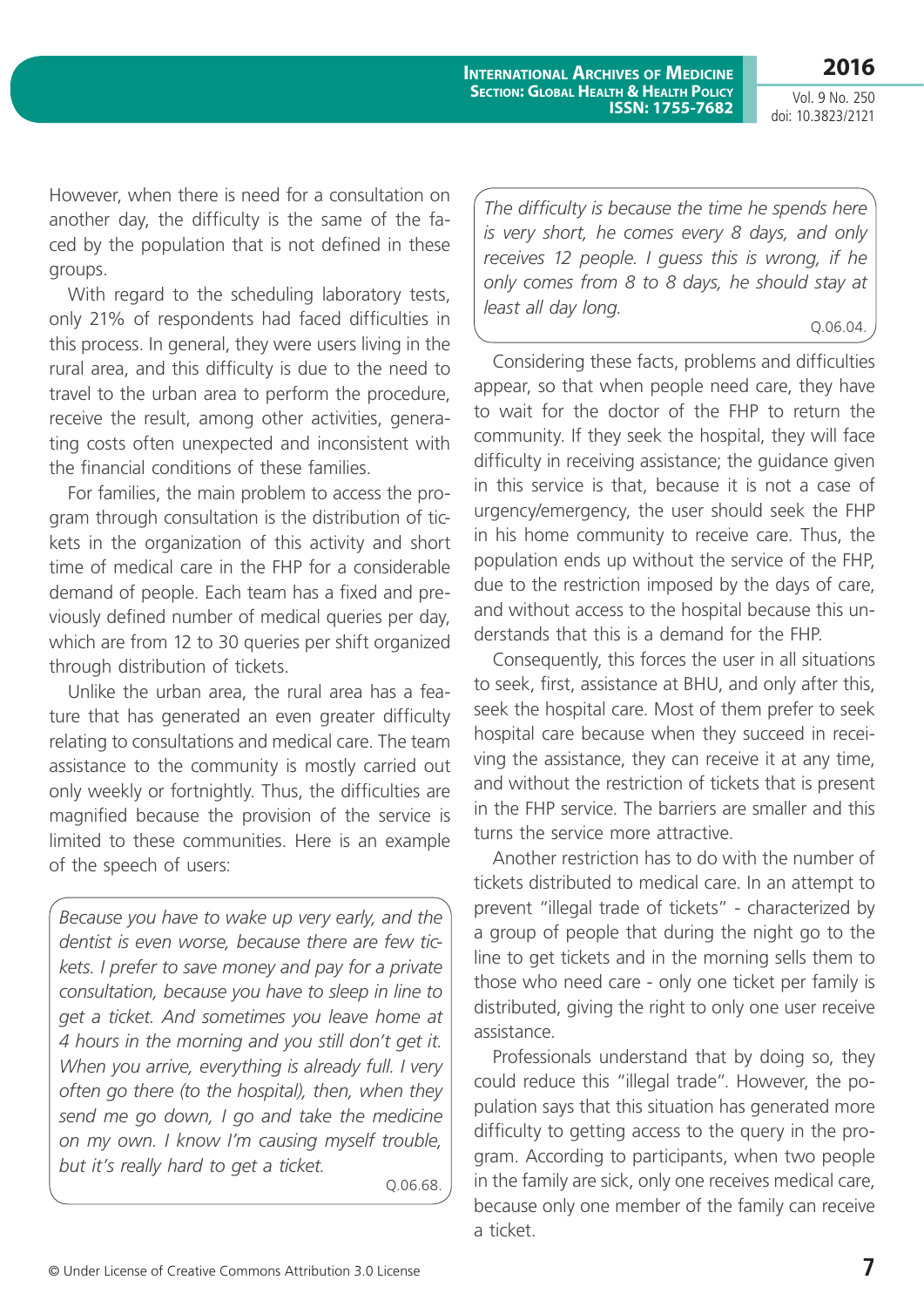**2016**

*It's hard, because sometimes... For an example, you have two sick people in a home, in a family. They do not receive the consultation, only one receives, you cannot get two tickets in the same house. Now, how will the person know which day he will get sick? When we are sick, sick the whole week, then you have to wait to see the doctor only on Monday. There (in Taipu - hospital) they give assistance, but they have that saying...*

Q.06.19.

*When the doctor is not here we go Taipu, but there they are complaining all the time, too, because I've been there and I know. "And you go to the post there, look for the people there." So, in this case, if you do not have it here, of course you have to go there ... There in the hospital, they do not want to give us assistance, it happened to me once.* 

Q.06.28.

In relation to the waiting time for the service, it was not possible o define it, since, in order to receive assistance, people show up during the night in search of a ticket for medical or dental care. Some say they wait in the queue since the night of the previous day, others since three in the morning, and so on.

After delivery of the tickets, which usually occurs between seven and seven thirty in the morning, users return to their homes to make their meals, returning then to be assisted. Since, most of the times, they do not know when the professionals arrive, there is no way to measure the time it takes to receive assistance.

Even with the inability to make a fair assessment of the waiting time, it is identifiable that this has been a major problem reported by users with regard to receiving assistance in the program.

The FHP, as the health system gateway, is an outstanding achievement from the point of view of system organization, reduction of costs with high technology, rationalization of expenses with health, appropriate targeting of health problems according to user needs. However, while the program becomes the gateway, in many municipalities this is a "narrow gateway" with adverse effects on the portion of population that is the more needy of services, like the rural population in small towns [18].

When service is limited to the FHP and the necessary conditions to meet the demand are not offered, there is a restriction of the right and not an extension of access. This scenario points to a possible setback, since going to BHU to try the first service has become an imposition of other referenced services.

In such cases, the user ends up sojourning for health services to try to solve his problem. So, the program would be a positive strategy used today by hospitals if the FHP gave the necessary coverage to these populations.

The imposed restriction of access to rural areas is also noticeable in other studies [19]. Long distances and small populations, in addition to the barriers to accessibility imposed to the teams and to users, the lack of infrastructure for the service, are also elements that reveal distortions and difficulties to expand the access of health care for this population.

In general, for populations of urban and rural areas, the distribution of tickets represents the main organizational barrier mentioned by users regarding scheduling consultations, especially medical queries, in the FHP. In other research has also been observed that the tickets and the queues are the main problems identified by the population and that this situation was partly attributed to the small number of doctors in BHU as well as the lack of experts [20].

It is important to consider that when it comes to ensuring the universalization of the service, access has a fundamental character, because inequalities in the use of services also reflect inequalities in the process of becoming ill and dying. In these terms,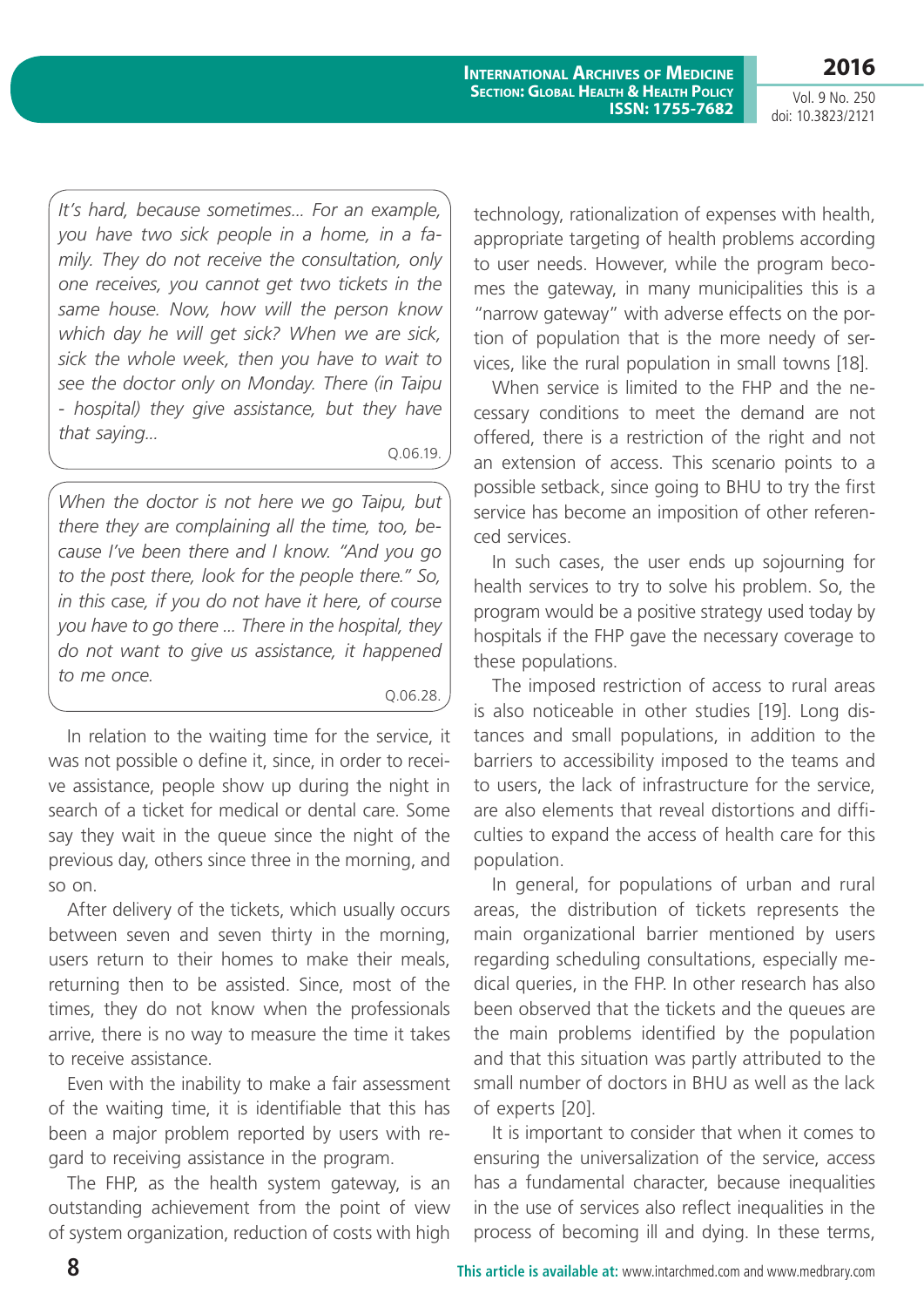**2016**

Vol. 9 No. 250 doi: 10.3823/2121

the equity desired by the program is compromissed when populations that are considered the most vulnerable receive limited care.

Thus, the conditions of accessibility, defined as the degree of coherence between the characteristics of health resources and the characteristics of the population in the process of seeking and obtaining health care, reveal the gap that the program still has when it comes to ensure the minimum necessary to populations, particularly to the rural population, with regard to universal health care. [21].

No results were found with regard to the impact of the program, which could express, for example, the effective changecaused by the program on the lives of these people. The results point data that allow the verification of strict results and effects of the program, but there is not yet enough information to identify impacts in this regard.

## **Conclusion**

Access to primary health care through the FHP in Taipu, when considered only in terms of increased offer of program teams, has skyrocketed in recent years, but when general indicators of access and barriers to accessibility were associated with this increase, it was observed that this has not been accompanied by improvements and guarantee of attention to the beneficiary population.

The expected positive effects achieved in the program can be summarized as follows: the program is considered the system gateway to situations that are not cases of urgency/emergency; there is the guaranteed attention/monitoring to priority groups. Negative effects included: difficulties in accessing services in rural areas and limited care per family (tickets).

Although the FHP represents the gateway to the health system, there are still many barriers to accessibility, to ensuring access, so that this may represent the expansion and improvement of the offer of primary care that the local population needs.

The highlighted barriers are mainly in areas that are already historically poor in terms of services, such as rural communities. In addition to the difficulties that the environment itself brings, there is a limitation in the days of service teams, in the offer of services, since not all are offered in rural areas, as for example dental care, cervical prevention exams, among others. This makes these communities to need to move in order to be assisted elsewhere. Other issue is the shift on which the service is provided (morning shift), which is not always compatible with the work in the field.

As regards the program as a gateway, a limiting situation of access reflected in the choice of primary care was demonstrated, and this is also more critical for users living in rural areas. If, on the one hand, the adscription of the clientele allows better monitoring of the population in relation to their health/disease process, on the other hand, the limiting conditions of care imposed on users generate difficulties to get the necessary medical care.

In view of these considerations, it can be inferred that the FHP passed through a substantial increase in the offer of services, but we still need to minimize barriers that prevent users to get to the service and to use it properly to meet their health needs. Thus, in spite of some progress, one cannot say, properly, that there have been impacts, because they did not occur in the fundamental, profound and constant changes in people's lives.

## **References**

- **1.** Paiva CHA, Teixeira LA. Reforma sanitária e a criação do Sistema Único de Saúde: notas sobre contextos e autores. Hist ciênc saúde-Manguinhos. 2014;21(1):15-25.
- **2.** Silva LA, Casotti CA, Chaves SCL. A produção científica brasileira sobre a Estratégia Saúde da Família e a mudança no modelo de atenção. Ciênc saúde coletiva. 2013;18(1):221-232.
- **3.** Santos PFBB. O Enfermeiro na implantação e desenvolvimento do programa saúde da família em Campina Grande: a luz da história oral temática [dissertação]. João Pessoa (PB): Universidade Federal da Paraíba; 2004.